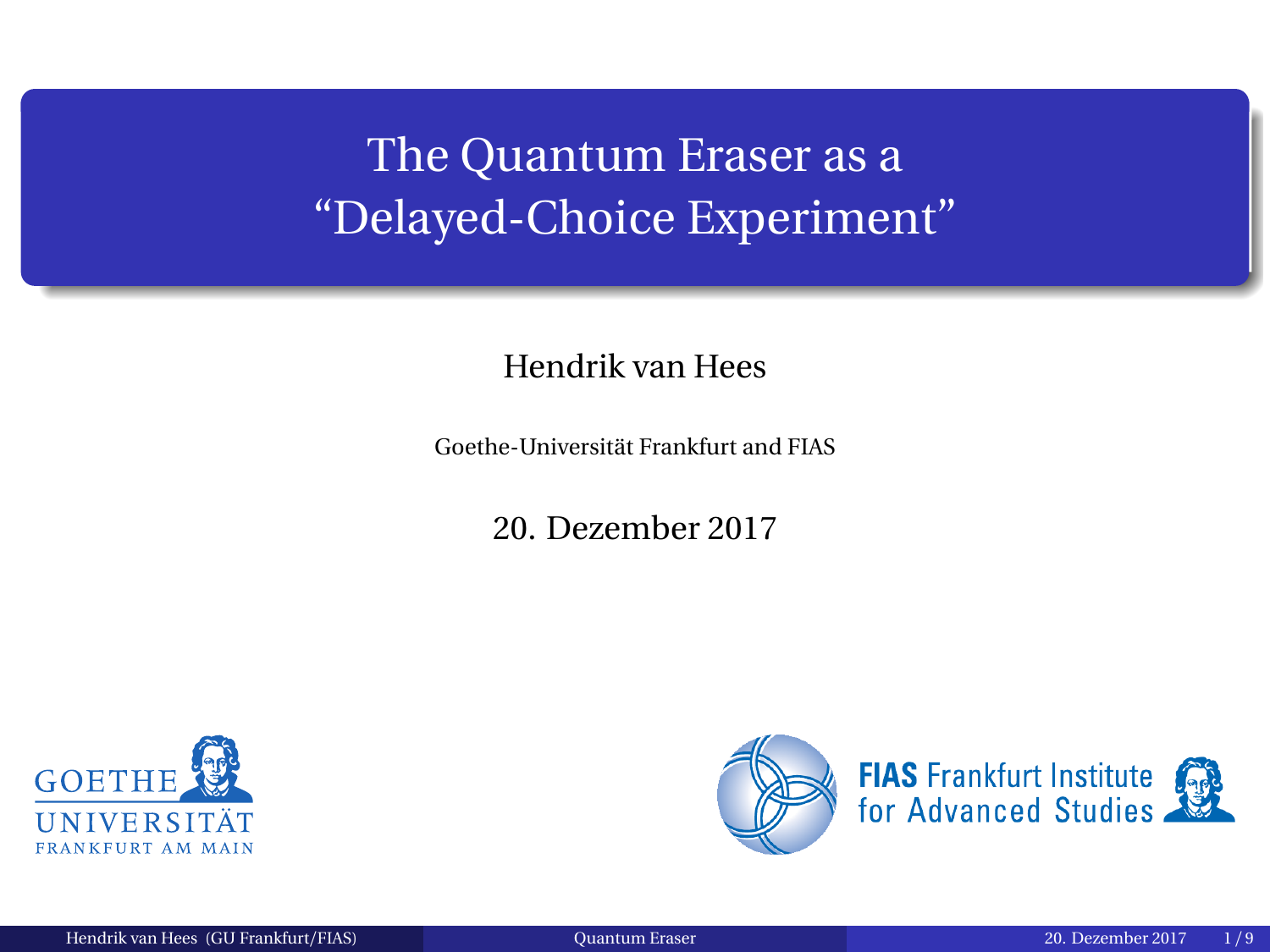### Wave-Particle Dualism

- Schr"odinger (1926): Wave mechnaics for particles
- Born (1926): position-probability distribution  $|\psi(t,\vec{x})|^2$
- Heisenberg (1927): Uncertainty Relation  $\Delta x \Delta p_x \geq \hbar/2$  $\bullet$
- Bohr (1927) Complementarity:  $\bullet$ experimental setup ⇔ particle or wave aspects
- double-slit epxeriment with electrons

Feynman, Leighton, Sands, The Feynman Lectures on Physics III



- no which-way information ⇒ interference (wave phenomenon)
- get which-way information (particle property) ⇒ no interference
- Wheeler (1978): choice between particle or wave properties **after** "particles" are registered ⇒ "delayed choice"
- here experiment with photons

S. P. Walborn, M. O. Terra Cunha, S. Pádua, and C. H. Monken, PRA **65** 033818 (2002)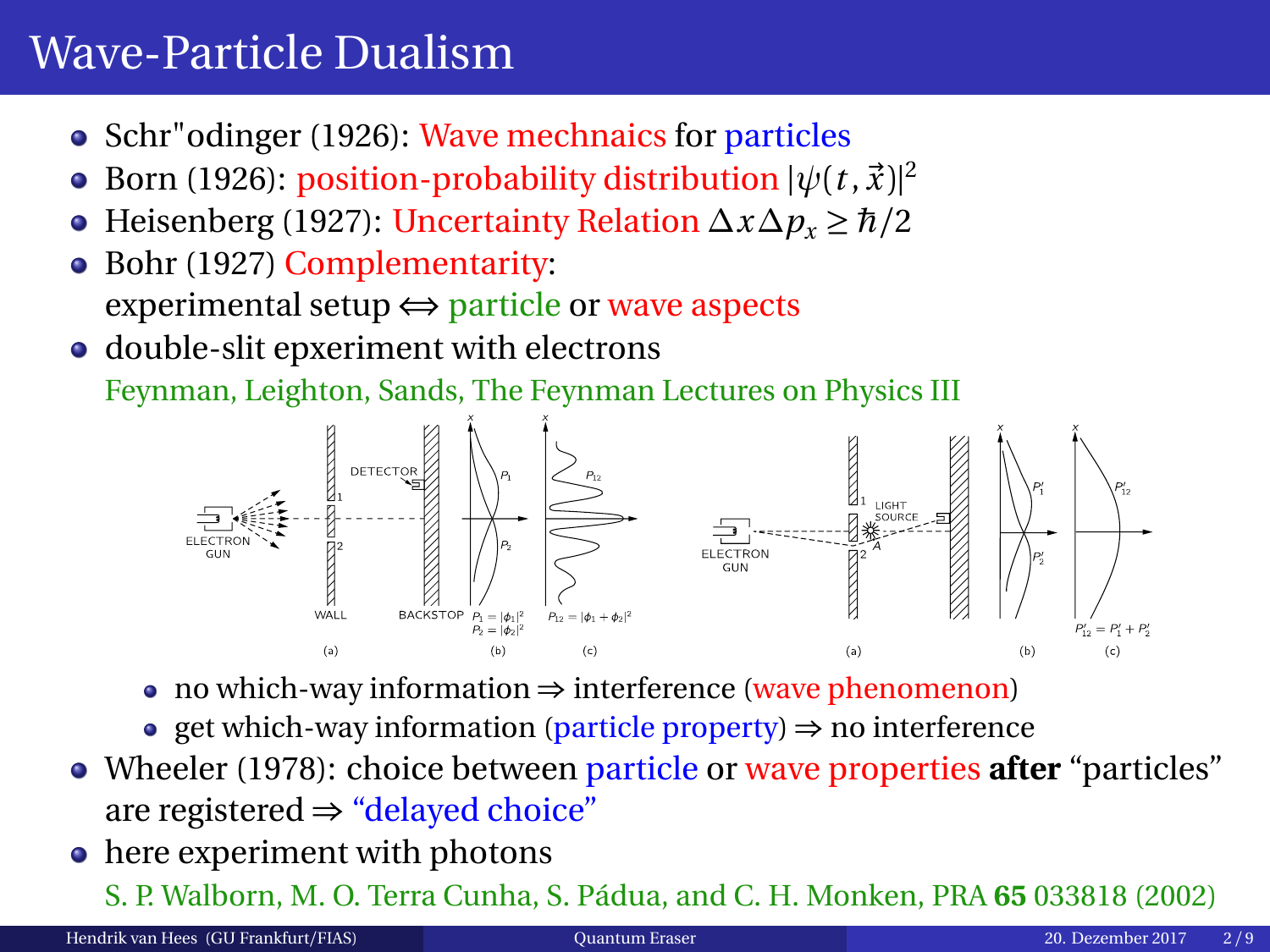# Double-slit experiment with photons



 $\bullet$   $|\hat{x}\rangle$ : in *x* direction linearly polarized photon

$$
\begin{aligned} \n\bullet \, |\psi\rangle &= |\psi_1\rangle + |\psi_2\rangle = \\ \nN_0 / \sqrt{2} \left\{ 1 + \exp[i\varphi(x)] \right\} |\hat{x}\rangle \n\end{aligned}
$$

$$
\bullet \ \ P(x) = \langle \psi | \psi \rangle = N_0 \big( 1 + \cos[\varphi(x)] \big)
$$

$$
\bullet \ \varphi(x) = \frac{2\pi}{\lambda} \delta = k \delta = \frac{k \times d}{L}
$$

• taking into account the finite width of the slits

counting rate: 
$$
P(x) = N_0 \frac{\sin^2(\frac{kx}{2L})}{(\frac{kx}{2L})^2} (1 + \cos[\varphi(x)]) = N_{ES}(x) (1 + \cos[\varphi(x)])
$$

- no which-way information
- amplitudes for the photon going through either slit add ⇔ interference (wave phenomenon)
- single photon  $\Rightarrow$  single spot on photo plate (particle property) detection position for each photon random
- many equally prepared photons ⇒ interference pattern (wave property)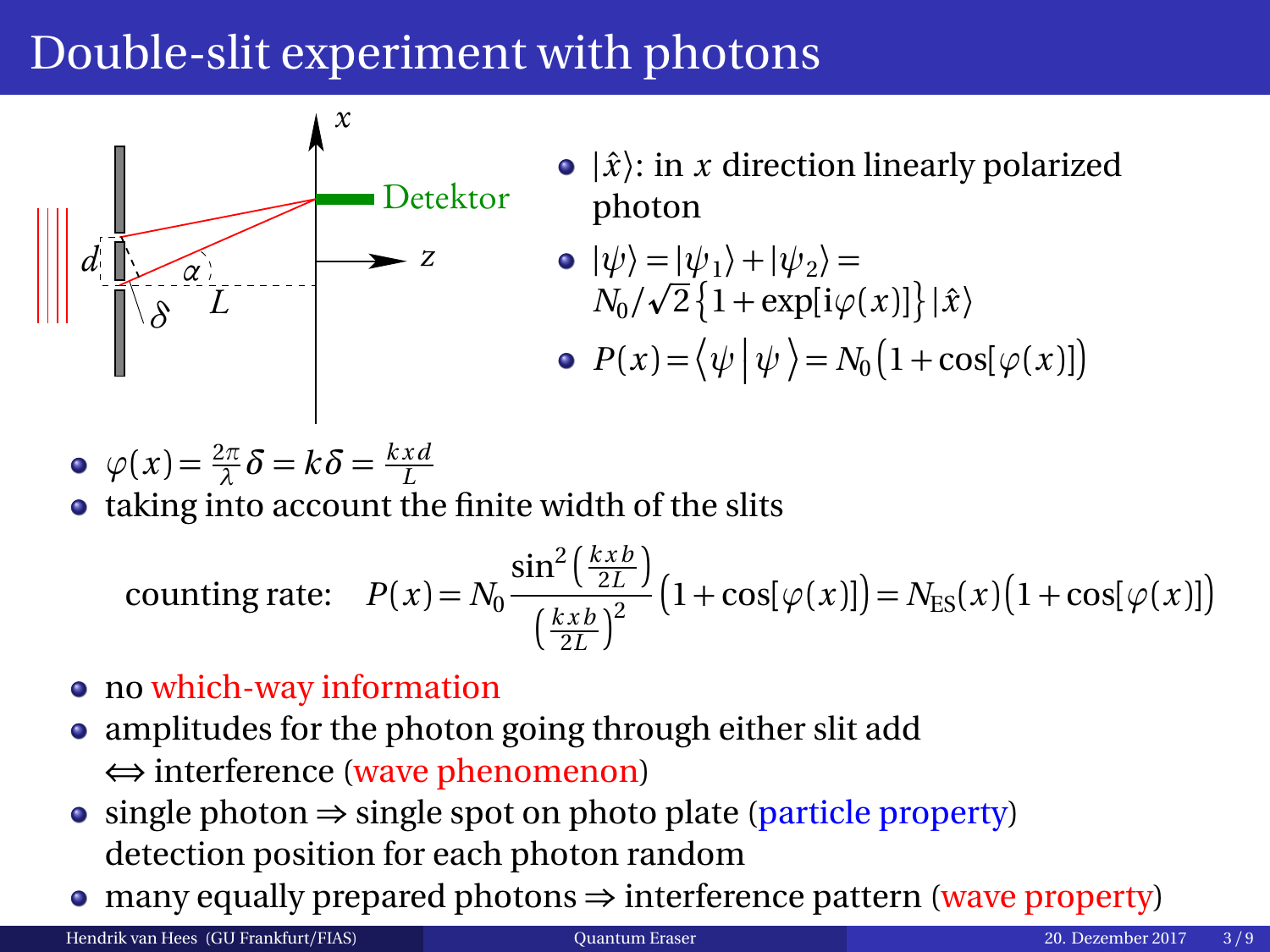# Gaining which-way information



- *λ/*4 plate at slit 1 (+*π/*4) orientation
- *λ/*4 plate at slit 2 in (−*π/*4) orientation
	- $|\psi_1\rangle = \hat{Q}_+|\hat{x}\rangle = \frac{1}{\sqrt{2}}(|\hat{x}\rangle + i|\hat{y}\rangle) = |L\rangle$  $|\psi_2\rangle = \hat{Q}_-\hat{x}\rangle = \frac{1}{\sqrt{2}}(|\hat{x}\rangle - i|\hat{y}\rangle) = |R\rangle$  $\langle \psi_1 | \psi_2 \rangle = 0!$

counting rate:  $P(x) = N_{\text{ES}}(x)$ 

which-way information:

stored in the polarization state of the photons

- no double-slit interference probability distributions add (particle property)
- particle property excludes wave property (complementarity)

• NB: 
$$
\hat{Q}_+ |\hat{y}\rangle = i|R\rangle
$$
,  $\hat{Q}_- |\hat{y}\rangle = -i|L\rangle$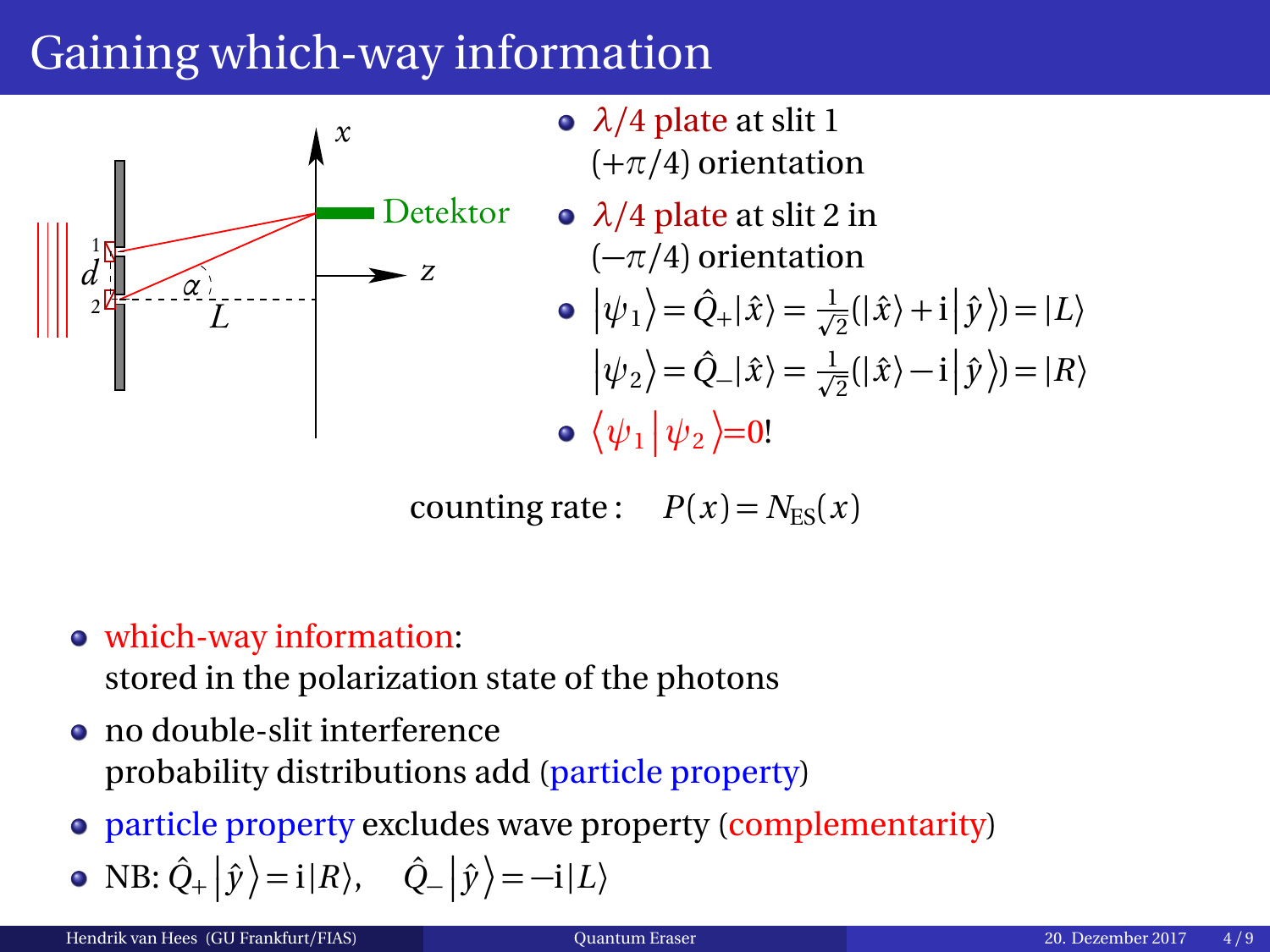# Experimental confirmation

S. P. Walborn, M. O. Terra Cunha, S. Pádua, and C. H. Monken, PRA **65** 033818 (2002)



- (which-way information) ⇒ no interference (particle property)
- experimental setup ⇔ photon's wave **or** particle properties
- complementarity: **either** particle **or** wave properties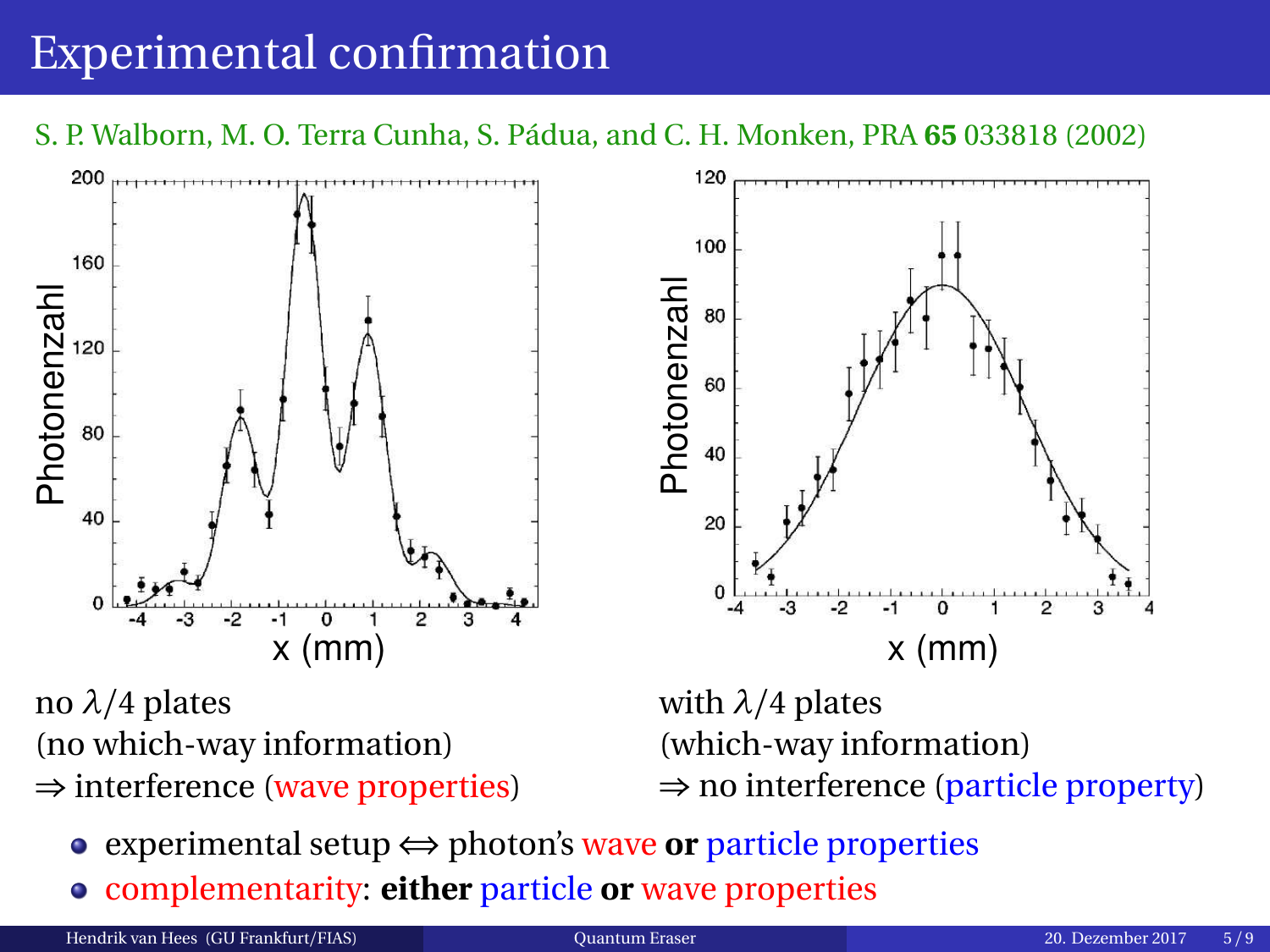### Polarization-entangled photons



polarization-entangled photon pairs

$$
|\Psi\rangle=\frac{1}{\sqrt{2}}\left(|\hat{x}\rangle\otimes|\hat{y}\rangle+|\hat{y}\rangle\otimes|\hat{x}\rangle\right)
$$

behind slits: which-way marked *s*-photons

$$
\begin{split} \left|\Psi_{1}^{\prime}\right\rangle & =(\hat{Q}_{+}\otimes1)|\Psi\rangle=\frac{1}{\sqrt{2}}\Big[|L\rangle\otimes\left|\hat{y}\right\rangle+\mathrm{i}\left|R\right\rangle\otimes\left|\hat{x}\right\rangle\Big],\\ \left|\Psi_{2}^{\prime}\right\rangle & =(\hat{Q}_{-}\otimes1)|\Psi\rangle=\frac{1}{\sqrt{2}}\Big[|R\rangle\otimes\left|\hat{y}\right\rangle-\mathrm{i}\left|L\right\rangle\otimes\left|\hat{x}\right\rangle\Big],\\ \left|\Psi^{\prime}\right\rangle & =\frac{1}{\sqrt{2}}\left\{\left|\Psi_{1}^{\prime}\right\rangle+\exp[\mathrm{i}\varphi(x)]\left|\Psi_{2}^{\prime}\right\rangle\right\} \end{split}
$$

 $\langle \Psi'_1$  $\frac{1}{1}$  $\Psi_2'$  $\binom{1}{2} = 0 \Rightarrow$  no interference, which-way information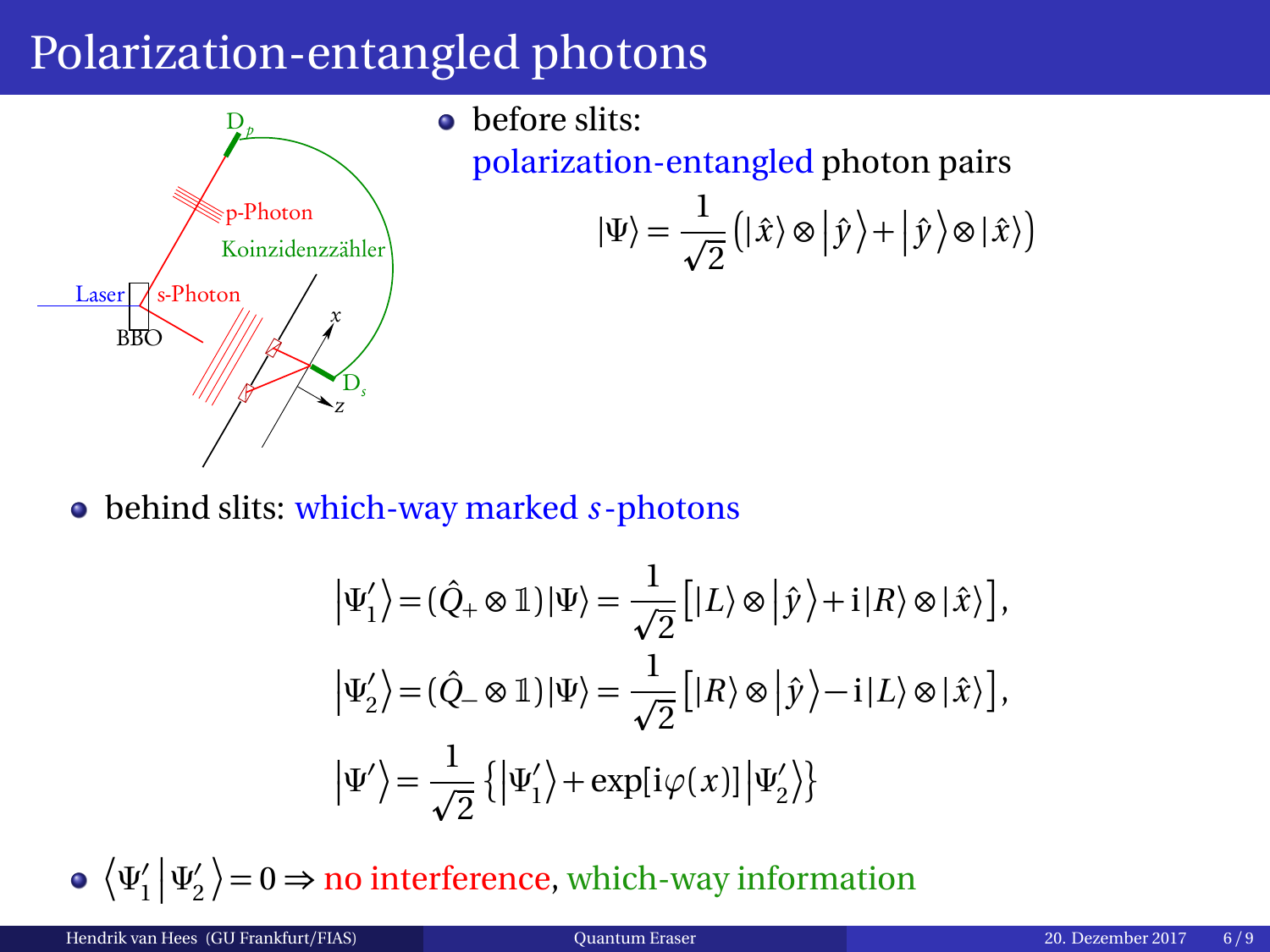# Erasing which-way information without touching *γ<sup>s</sup>*



polarization-entangled photon pairs

$$
|\Psi\rangle = \frac{1}{\sqrt{2}} (|\hat{x}\rangle \otimes |\hat{y}\rangle + |\hat{y}\rangle \otimes |\hat{x}\rangle)
$$

• mark WWI for  $\gamma_s$  with  $\lambda/4$  plates

$$
\left|\Psi_1'\right\rangle\!=\!(\hat{Q}_+\otimes\mathbbm{1})\!\left|\Psi\right\rangle,\quad \left|\Psi_2'\right\rangle\!=\!(\hat{Q}_-\otimes\mathbbm{1})\!\left|\Psi\right\rangle,
$$

**•** polarization filter in  $\pm \pi/4$  orientations for  $\gamma_p$ register only *γ<sup>s</sup>* , if *γ<sup>p</sup>* is registered

$$
\left| \Psi_{1\pm}^{\prime\prime} \right\rangle = \left( \mathbbm{1} \otimes \hat{P}_{\pm} \right) \left| \Psi_{1}^{\prime} \right\rangle = \frac{1}{2} \left( \pm |L\rangle + i |R\rangle \right) \otimes \left| \widehat{\pm \pi/4} \right\rangle
$$
\n
$$
\left| \Psi_{2\pm}^{\prime\prime} \right\rangle = \left( \mathbbm{1} \otimes \hat{P}_{\pm} \right) \left| \Psi_{2}^{\prime} \right\rangle = \frac{1}{2} \left[ \pm |R\rangle - i |L\rangle \right] \otimes \left| \widehat{\pm \pi/4} \right\rangle = \mp i \left| \Psi_{1\pm}^{\prime\prime} \right\rangle,
$$
\n
$$
\left| \Psi_{\pm}^{\prime\prime} \right\rangle = \left\{ 1 \mp i \exp[i \varphi(x)] \right\} \left| \Psi_{1\pm}^{\prime\prime} \right\rangle
$$

 $\langle \Psi''_{\pm} | \Psi''_{\pm} \rangle = \frac{1}{2} \{ 1 \pm \sin[\varphi(x)] \}$ ⇒ double-slit interference, which-way information erased!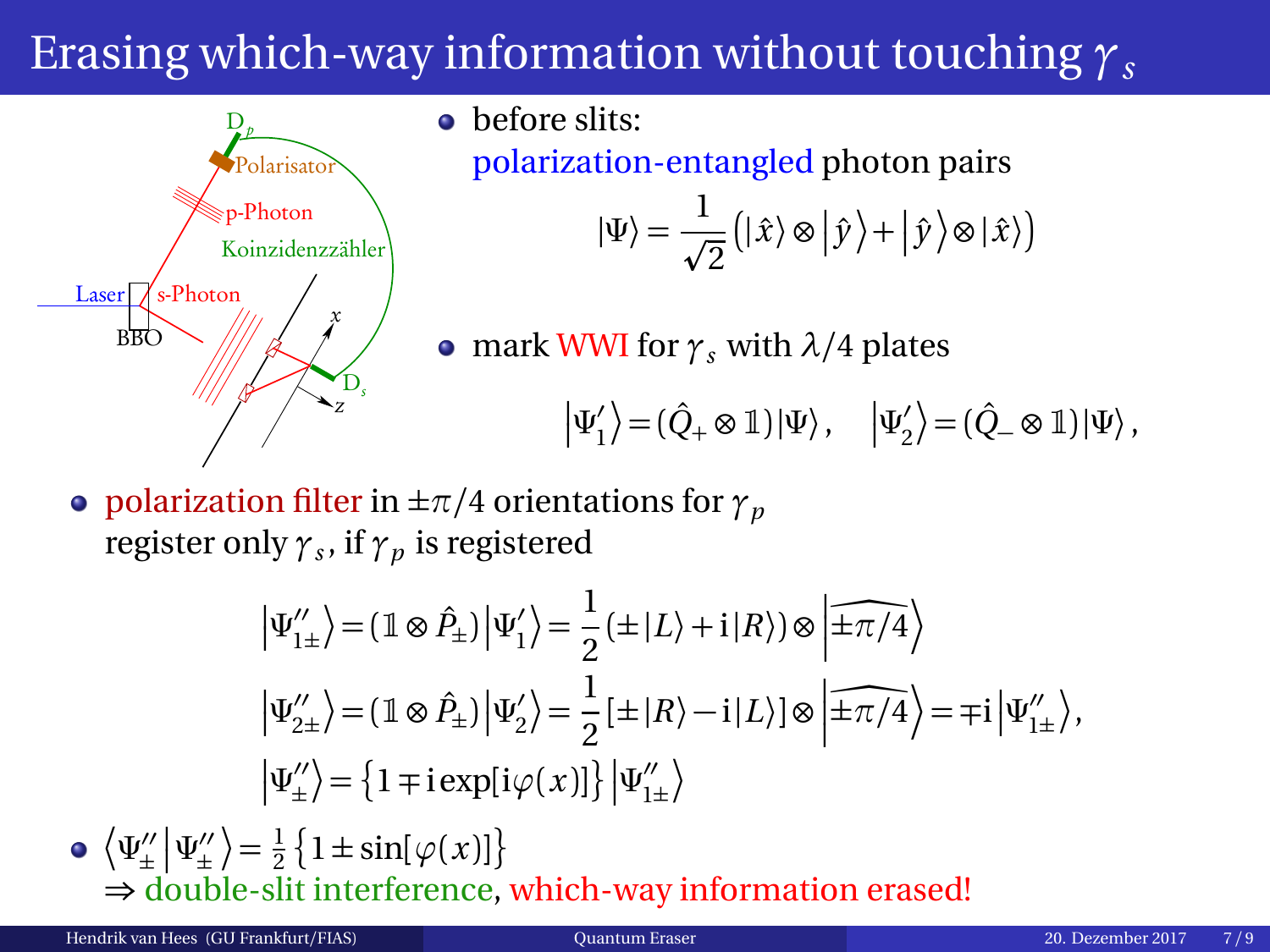# Restoration of interference pattern



- interference pattern restored (though shifted)
- which-way information erased
- can place polarization filter for  $\gamma_p$  at arbitrary distance!
	- ⇒ WWI erased **long after** *γ<sup>s</sup>* was registered
	- ⇒ Delayed-Choice Experiment a la Wheeler
- "erasure" can take placebefore or after registering *γ<sup>s</sup>* !